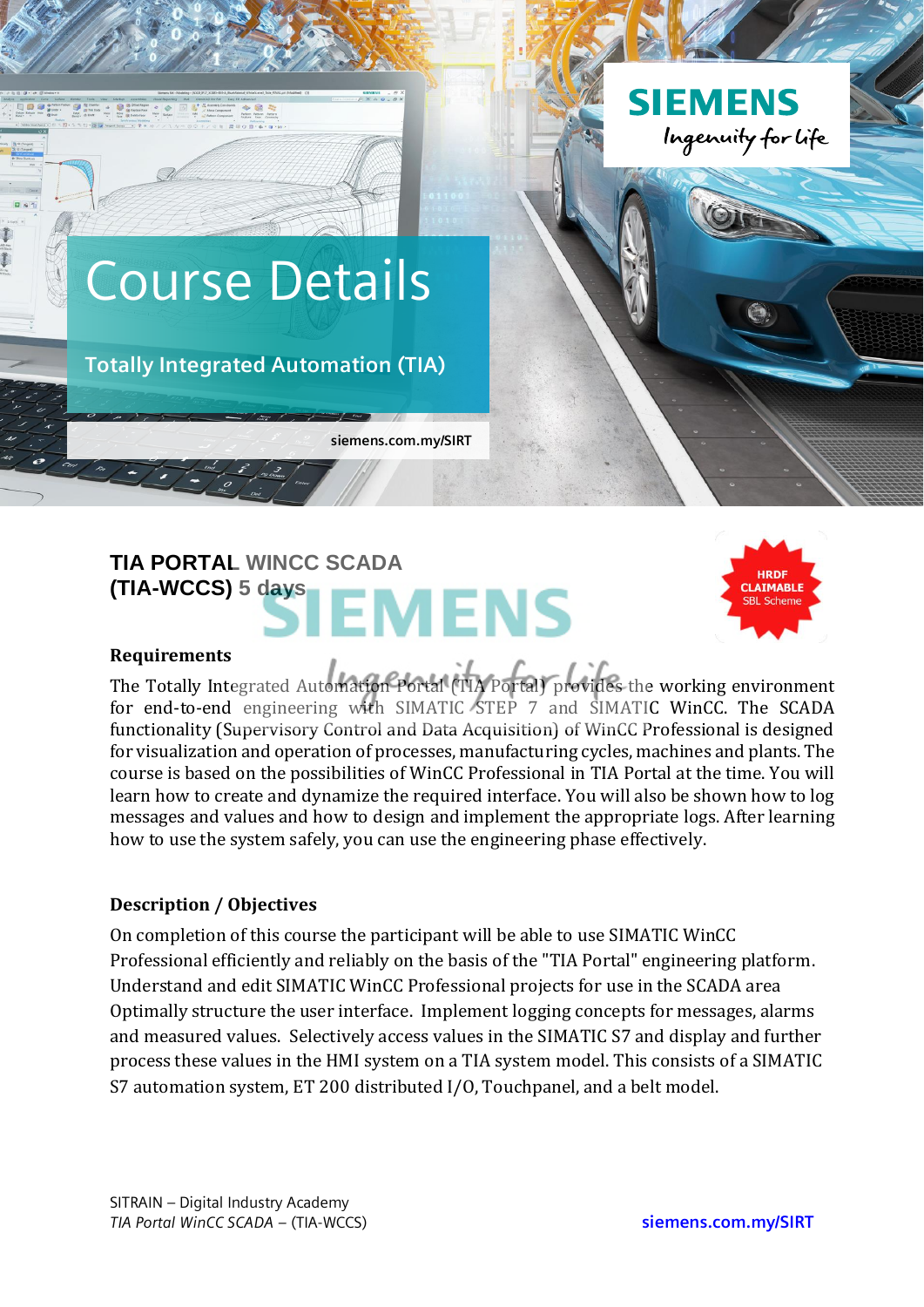

## **Content**

- System overview TIA Portal, SIMATIC WinCC Professional
- Creating a SIMATIC WinCC Professional project
- Configuring the connection to the SIMATIC S7 automation system
- Structuring the operator interface:
	- o Fundamentals of creating graphics displays for human machine interfacing
	- o Navigating through the plant displays
- User administration
- Message representation, message logging, message configuring
- Variable logging, trend configuring and trend plotting
- Trend plotting, and message representation including logging of data in the database
- Recipes
- Faceplates for reuse and centralized modification of graphics blocks
- Background processing Global Scripting

## **Target Group**

Technical/ Maintenance Manager, Programmers.

## **Contact Information**

**SIEMENS MALAYSIA SDN. BHD. (93008-X)**

**HRDF Training Provider ID: 13213/82**

SITRAIN – Digital Industry Academy, SITRAIN Training Center Level 15-1, CP Tower, No. 11, Jalan 16/11, Pusat Dagang Seksyen 16, 46350 Petaling Jaya, Selangor.

#### **Helpdesk: 1800 808 8888**

**E-mail: industry.my@siemens.com e-Pass: [https://siemens.asia/e-pass\\_v2/ASEAN/main/](https://siemens.asia/e-pass_v2/ASEAN/main/) Website: [siemens.com.my/SIRT](http://www.siemens.com.my/SIRT)**

#### **Bank Details**

| <b>Bank Name:</b>           | Deutsche Bank (M) Bhd            |
|-----------------------------|----------------------------------|
| <b>Bank Account Number:</b> | 0020768000                       |
| <b>Bank Address:</b>        | 18th – 20th Floor, Menara IMC 8, |
|                             | Jalan Sultan Ismail,             |
|                             | 50250, Kuala Lumpur              |
| <b>Bank Swift Code:</b>     | <b>DEUTMYKLXXX</b>               |